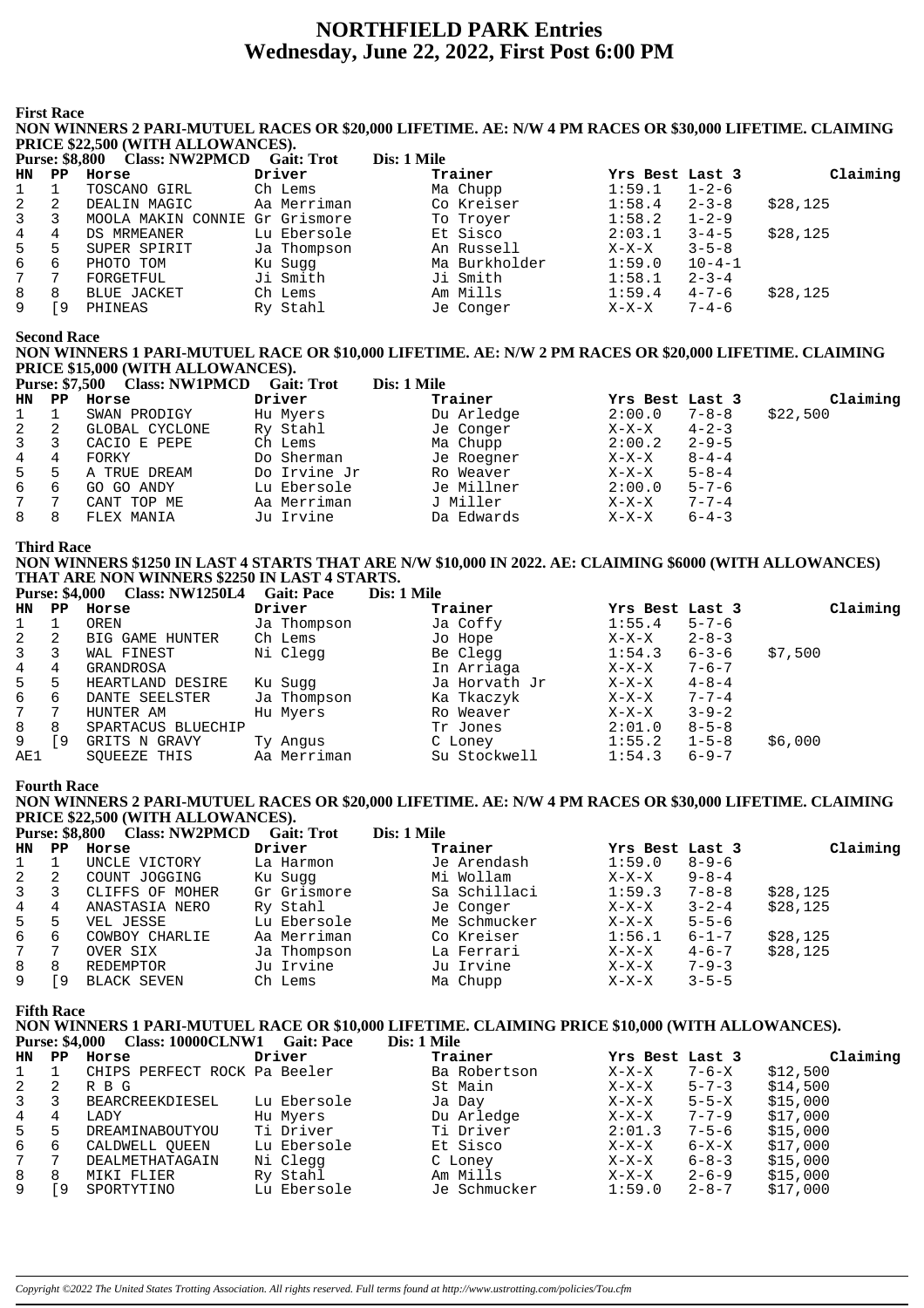#### **Sixth Race** <sup>2</sup> YEAR OLDS NON WINNERS 1 PARI-MUTUEL RACE OR \$10,000 LIFETIME.<br>Purse: \$7.500 Class: 2VR NW1 Cait: Pace Dis: 1 Mile Class: 2YR NW1 Gait: Pace Dis: 1 Mile

|                 |   | $\mathbf{r}$ and $\mathbf{r}$ , $\mathbf{r}$ and $\mathbf{r}$ class: $\mathbf{z}$ in $\mathbf{r}$ in $\mathbf{r}$ in $\mathbf{r}$ and $\mathbf{r}$ | DIS, 1 MHE   |              |                 |             |
|-----------------|---|----------------------------------------------------------------------------------------------------------------------------------------------------|--------------|--------------|-----------------|-------------|
| HN PP           |   | Horse                                                                                                                                              | Driver       | Trainer      | Yrs Best Last 3 |             |
| $1 \quad 1$     |   | ALFRED HANOVER                                                                                                                                     | Ro Wrenn Jr. | Ro Burke     | $X-X-X$         | $4 - X - X$ |
| $2 \quad 2$     |   | BARLEY MISCHIEVOUS Ku Suqq                                                                                                                         |              | Da Fuchs     | 1:59.0          | $1 - X - X$ |
| $3^{\circ}$     | 3 | VICTOR CRUISE                                                                                                                                      | Lu Ebersole  | Ja McGinnis  | 2:00.3          | $1 - X - X$ |
| $4\overline{ }$ | 4 | WILLYS BOY REX                                                                                                                                     | Ni Clegg     | Be Clegg     | $X-X-X$         | $4 - X - X$ |
| 5               | 5 | MOMMA BEAR                                                                                                                                         | Lu Ebersole  | Je Ebersole  | $X-X-X$         | $5 - X - X$ |
| 6               | 6 | MASTER CONFECTION                                                                                                                                  | Ch Lems      | B Umholtz    | X-X-X           | $5 - X - X$ |
| $7^{\circ}$     | 7 | HAPPIERDAYSRCOMIN                                                                                                                                  | Hu Myers     | Sa Schillaci | X-X-X           | 7-X-X       |
| 8               | 8 | REAL FEAR                                                                                                                                          | An Macdonald | Ja McGinnis  | X-X-X           | $4 - 4 - X$ |
|                 |   |                                                                                                                                                    |              |              |                 |             |

#### **Seventh Race**

#### FILLIES & MARES NON WINNERS 1 PARI-MUTUEL RACE OR \$10,000 LIFETIME. AE: N/W 2 PM RACES OR \$20,000 LIFETIME. CLAIMING PRICE \$15,000 (WITH ALLOWANCES). İe

| <b>Purse: \$7,500</b> |  | <b>Class: FMNW1PMCD</b> | <b>Gait: Pace</b> | Dis: 1 Mil |
|-----------------------|--|-------------------------|-------------------|------------|
|                       |  |                         |                   |            |

| HN           | PP. | Horse                       | Driver      | Trainer         | Yrs Best Last 3 |             | Claiming |
|--------------|-----|-----------------------------|-------------|-----------------|-----------------|-------------|----------|
|              |     | SCRAPPY LIL NOBODY Ch Lems  |             | In Arriaga      | X-X-X           | $5 - 8 - 9$ | \$21,750 |
| 2            |     | ADELIA HANOVER              | Ju Irvine   | Ro Krenitsky Jr | $X-X-X$         | $2 - 7 - 7$ |          |
| $\mathbf{3}$ |     | ST LADS NAOMI               | Ti Deaton   | We Cox          | X-X-X           | $9 - 6 - 5$ |          |
| 4            | 4   | MORNING MIRACLE             | Gr Grismore | La Clabaugh     | $X-X-X$         | $4 - 9 - 6$ |          |
| 5            | 5   | TAKES THE ROCK              | Aa Merriman | Bi Rhoades      | X-X-X           | $3 - 4 - 6$ |          |
| 6            | 6   | WIGGLE ROOM                 | Aa Merriman | Jo Hochstetler  | 1:57.4          | $5 - 6 - 3$ | \$21,750 |
| 7            | 7   | WESTERNMOTION               | Ku Suqq     | Is Shrake       | 1:58.1          | $6 - 9 - 1$ | \$25,500 |
| 8            | 8   | TOODLE'S POWER              | An Lake     | Ja Horvath Jr   | 2:00.4          | $4 - 7 - 8$ |          |
| 9            | و ّ | ARTOFFICIALSWEETNR Ry Stahl |             | Da Corfman      | X-X-X           | $9 - 6 - 5$ | \$21,750 |
| AE1          |     | MCSIZZLA                    | Do Sherman  | Je Roegner      | X-X-X           | $8 - 8 - 3$ |          |

#### **Eighth Race**

#### 2 YEAR OLDS NON WINNERS 1 PARI-MUTUEL RACE OR \$10,000 LIFETIME. Purse: \$7.500 Class: 2VR NW1 Gait: Trot Dis<sup>.</sup> 1 Mile

|     |                | $\blacksquare$ and $\blacksquare$ . The $\blacksquare$ . The $\blacksquare$ is the set of $\blacksquare$ | $\sim$<br>$\sim$ 100 $\sim$ 100 $\sim$ |             |                        |  |
|-----|----------------|----------------------------------------------------------------------------------------------------------|----------------------------------------|-------------|------------------------|--|
| HN. | PP             | Horse                                                                                                    | Driver                                 | Trainer     | Yrs Best Last 3        |  |
|     |                | WHAT A MISSION                                                                                           | Ju Irvine                              | Ja McGinnis | $4 - X - X$<br>$X-X-X$ |  |
|     | -2             | FREEBORN                                                                                                 | Hu Myers                               | Je Miller   | $2 - X - X$<br>$X-X-X$ |  |
|     |                | MARI                                                                                                     | Aa Merriman                            | Ja Shaw     | $3 - 4 - X$<br>X-X-X   |  |
|     | 4              | OH GEORGE                                                                                                | Ry Stahl                               | No Robbins  | $2 - X - X$<br>$X-X-X$ |  |
| 5   | 5              | MAGICAL TOM                                                                                              | An Macdonald                           | Ja McGinnis | $2 - X - X$<br>$X-X-X$ |  |
| 6   | 6              | <b>GOTTA BE CRUISIN</b>                                                                                  | Ch Lems                                | Ma Chupp    | 2:00.2<br>$1 - X - X$  |  |
|     | $\overline{7}$ | HANDSOME HANK                                                                                            | Ch Lems                                | Ma Chupp    | $3-X-X$<br>$X-X-X$     |  |
|     |                | GLOBAL DREAM                                                                                             | Do Irvine Jr                           | Ro Weaver   | $4 - X - X$<br>$X-X-X$ |  |

#### **Ninth Race**

# NON WINNERS 7 PARI-MUTUEL RACES OR \$40,000 LIFETIME. CLAIMING PRICE \$30,000 (WITH ALLOWANCES).<br>Purse: \$9,800 Class: 30000CLNW7 Gait: Trot Dis: 1 Mile

|              | 1 UISC. 02,000 | $\mathbf{U}$ (Lass. JUUUUCLIN W | Udil. 1190  | різ. І ічше    |                 |             |          |
|--------------|----------------|---------------------------------|-------------|----------------|-----------------|-------------|----------|
| HN           | PP             | Horse                           | Driver      | Trainer        | Yrs Best Last 3 |             | Claiming |
|              |                | BACARDI                         | Aa Merriman | Sa Schillaci   | 1:55.2          | $1 - 3 - 6$ | \$37,500 |
| 2            | 2              | BENS BUCKEYE                    | Gr Grismore | Ro Eidens      | $X-X-X$         | $5 - 4 - 7$ | \$30,000 |
| $\mathbf{3}$ |                | LOUS FLASHY DANCER Ku Suqq      |             | Ed Miller      | 2:02.2          | $6 - 3 - 4$ | \$36,000 |
| 4            | 4              | BEST TIME HANOVER Ry Stahl      |             | Jo Oliverio    | 1:56.1          | $7 - 5 - 7$ | \$30,000 |
| 5            | 5              | MADDYS LEADING MAN Ch Lems      |             | Ma Chupp       | 1:59.4          | $6 - 2 - 2$ | \$37,500 |
| 6            | 6              | FIREWORKS FLASH                 |             | Je Millner     | 1:56.1          | $5 - 7 - 5$ | \$37,500 |
| 7            |                | VALENTINE KIDD                  | Lu Ebersole | Lu Ebersole    | 1:59.0          | $9 - 8 - 7$ | \$43,500 |
| 8            | 8              | JOHNNY BOY                      | Hu Myers    | J Miller       | 1:55.2          | $3 - 1 - 4$ | \$37,500 |
| 9            | 9              | LIZBETH                         |             | Cr Hershberger | 1:57.3          | $2 - 2 - 5$ | \$36,000 |
|              |                |                                 |             |                |                 |             |          |

# **Tenth Race**

#### NON WINNERS 1 PARI-MUTUEL RACE OR \$10,000 LIFETIME. AE: N/W 2 PM RACES OR \$20,000 LIFETIME. CLAIMING **PRICE \$15,000 (WITH ALLOWANCES).**  $T^* = 1 M$

|                 |     | Purse: \$7,500 Class: NWIPMCD | Gait: Pace   | Dis: 1 Mile  |                 |              |          |
|-----------------|-----|-------------------------------|--------------|--------------|-----------------|--------------|----------|
| HN PP           |     | Horse                         | Driver       | Trainer      | Yrs Best Last 3 |              | Claiming |
| $\mathbf{1}$    |     | SPEEDNBYSEASIDE               | An Macdonald | Da Fuchs     | $X-X-X$         | $4 - 3 - 4$  |          |
| 2               | -2  | BARLEY A SIN                  | Ku Sugg      | Da Harvey    | $X-X-X$         | $9 - 3 - 4$  |          |
| $\overline{3}$  | 3   | SECTIONLINE RACER             | Ch Lems      | Co Deyermand | $X-X-X$         | $6 - 8 - 7$  |          |
| $4\overline{ }$ | 4   | INSTANTANEOUS                 | Hu Myers     | Du Arledge   | 1:55.1          | $1 - 6 - 9$  | \$18,750 |
| 5               | 5   | TRAE ON THE BEACH             | Lu Ebersole  | Je Ebersole  | $X-X-X$         | $7 - 7 - 5$  |          |
| 6               | 6   | TIME WILL TELL                | Ry Stahl     | Ro Roesch    | $X-X-X$         | $7 - 9 - 7$  |          |
| 7               | 7   | BIG SANCHINO                  | Hu Myers     | B Umholtz    | X-X-X           | $2 - 6 - 5$  |          |
| 8               | 8   | ROMEO JACK                    | Ry Stahl     | Ja Weller    | $X-X-X$         | $4 - 4 - 2$  |          |
| 9               | ſ9. | PROCRASTINATOR                | An Macdonald | Ja McGinnis  | X-X-X           | $10 - 3 - 8$ |          |
| AE1             |     | ROCKIN REGGIE                 | An Lake      | Am Mills     | $X-X-X$         | $7 - 3 - X$  |          |